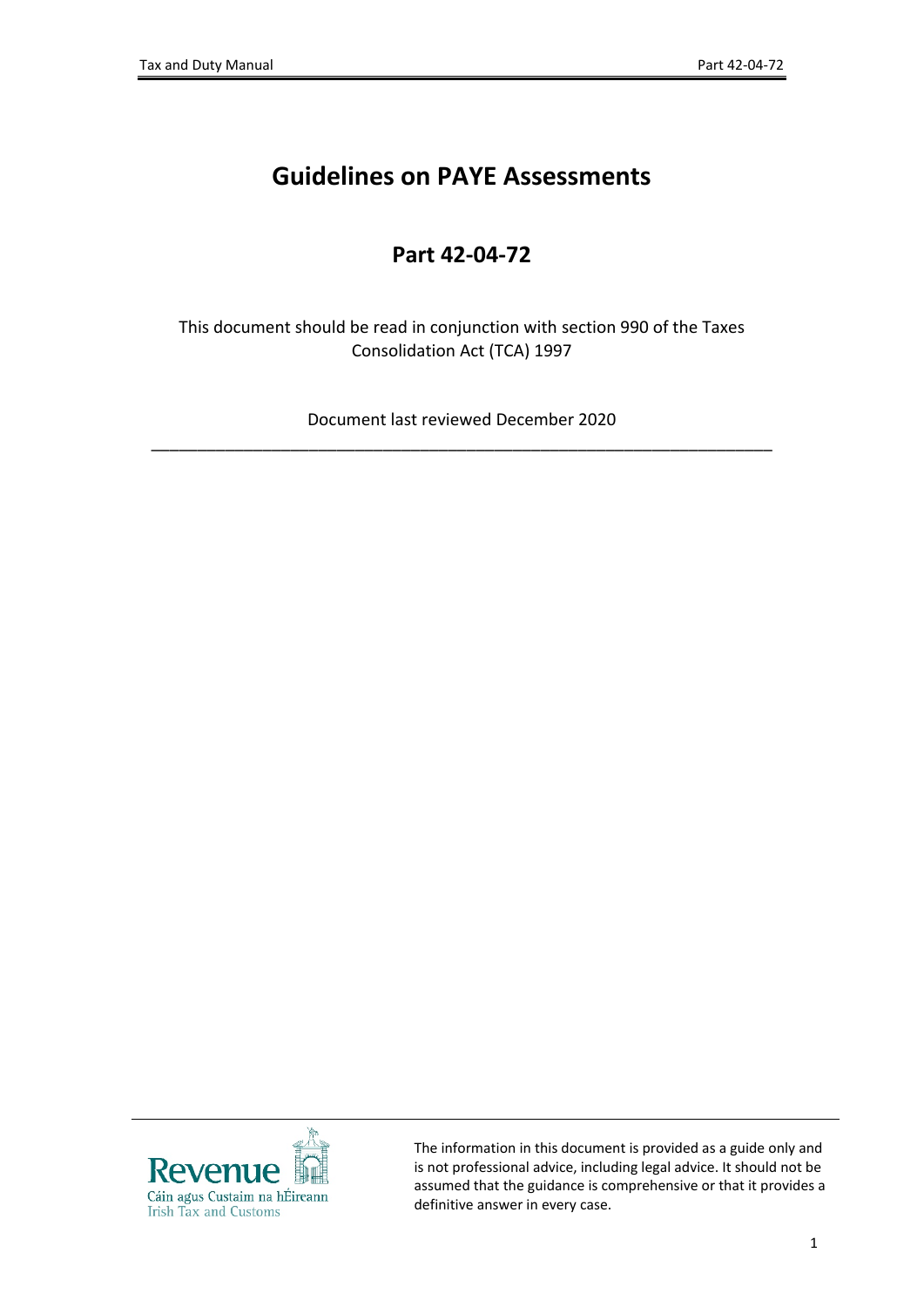## Introduction

This manual relates to the making of assessments under section 990 of the Taxes Consolidation Act (TCA) 1997 where the tax paid, if any, by an employer is, incorrect. This guidance applies in respect of **emoluments paid on or after 1 January 2019**.

Prior to 1 January 2019, sections 989 and 990 TCA 1997 provided for the making of monthly and annual estimates (rather than assessments). Further information on such estimates can be found in Tax and Duty Manual [Part](https://www.revenue.ie/en/tax-professionals/tdm/income-tax-capital-gains-tax-corporation-tax/part-42/42-05-06.pdf) [42-05-06](https://www.revenue.ie/en/tax-professionals/tdm/income-tax-capital-gains-tax-corporation-tax/part-42/42-05-06.pdf)**.**

# 1. Operation of the Pay As You Earn (PAYE) system

The operation of the PAYE system, as it relates to income tax, is governed by Chapter 4 of Part 42 TCA 1997 and the Income Tax (Employments) Regulations 2018 (S.I. No. 345 of 2018).

The PAYE system comprises the collection of income tax, the Universal Social Charge (USC), Pay Related Social Insurance (PRSI) and Local Property Tax (LPT).

In brief, employers are obliged to operate the PAYE system and, in particular, to:

- notify Revenue on or before the making of a payment of emoluments to an employee or an office holder;
- deduct tax at source under the PAYE system from emoluments;
- **F** remit such deductions to Revenue; and
- submit relevant documentation in relation to such deductions (for example, section 985G TCA 1997 places the obligation on an employer to send a monthly PAYE income tax return to Revenue).

# 2. Meaning of employer for the purposes of operating the PAYE system

Section 983 TCA 1997 is the interpretation section for Chapter 4 of Part 42 TCA 1997. An 'employer' for the purposes of the PAYE system means any person paying emoluments. 'Emoluments' means anything assessable to income tax under Schedule E. References to payments of emoluments includes references to payments on account of emoluments.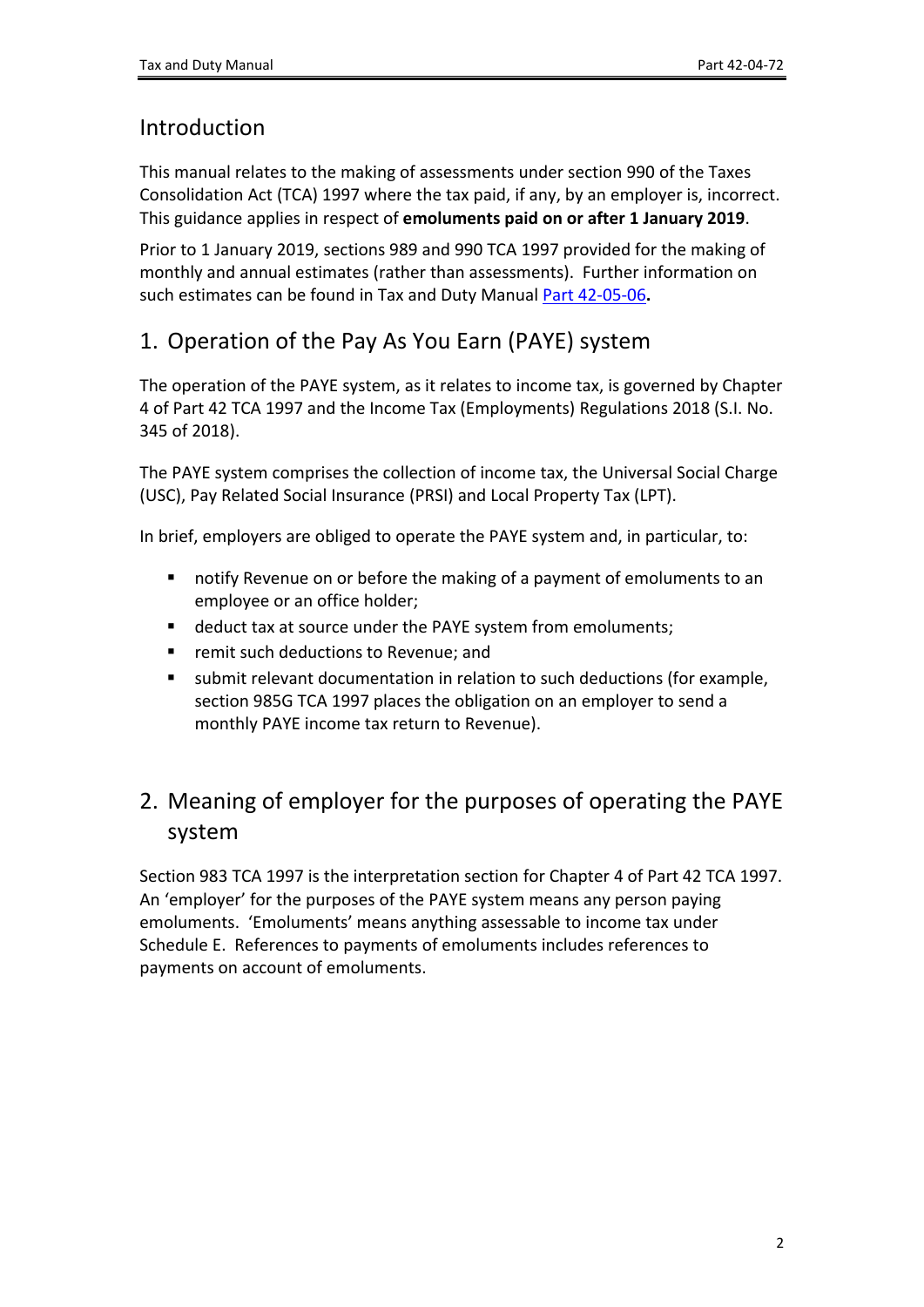### 3. Assessment of amounts due

Where Revenue believe that:

- an employer has not submitted a PAYE income tax return under section 985G TCA 1997 for a month, or
- a return was made but does not include the total amount of income tax due,

they may make an assessment under section 990 TCA 1997 of the amounts due.

Where such an assessment is made, Revenue must serve notice on the employer specifying the amount of the income tax so assessed. The notice will also show the amount paid, if any, by the employer in respect of the income tax month and the balance of income tax outstanding.

The purpose of a PAYE assessment is to quantify the amount of income tax due and to generate demands seeking those amounts.

In practice, PAYE assessments are generated by –

- (a) the Office of the Collector-General where employers fail to fulfil their obligations as regards the submission of employer returns or remittances, and
- (b) Revenue auditors where, following an audit, there is no agreement as to the quantum of income tax due.

### 4. PRSI, USC, and LPT contained in an assessment

Where a PAYE assessment is to be raised, it should, as appropriate, include amounts in respect of:

- **PRSI** (employer and employee contributions) the statutory basis for including these in the assessment is provided by Article 11 of the 1996 Social Welfare (Consolidated Contributions and Insurability) Regulations, 1996, as amended by the Social Welfare (Consolidated Contributions and Insurability) (Amendment) (No. 2) Regulations 2018, and Section 17 of the Social Welfare Consolidation Act 2005;
- **USC** Section 531AAA TCA 1997 applies the provisions of Chapter 4 of Part 42 (the PAYE system) to USC in relation to the collection and recovery of unpaid amounts; and
- **LPT** Part 10, Chapter 1 of the Finance (Local Property Tax) Act 2012 (as amended) deals with Deduction at Source for Employers.